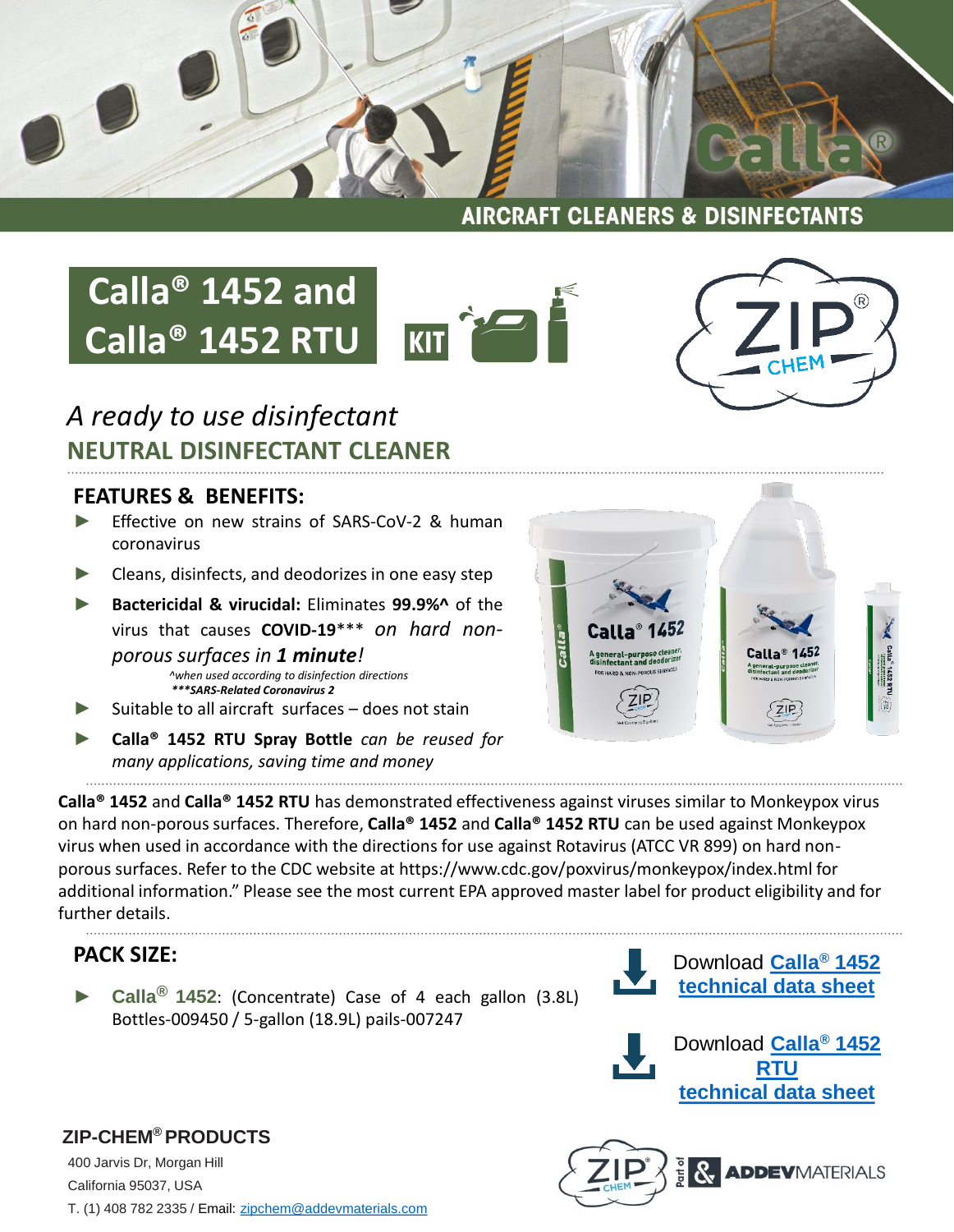

**AIRCRAFT CLEANERS & DISINFECTANTS** 

# **Calla® 1452 and Calla® 1452 RTU**





*A ready to use disinfectant* **NEUTRAL DISINFECTANT CLEANER**

#### **PACK SIZE:**

► **Calla® 1452 RTU**: Starter Kit (Comprised of 6 **Calla® 1452 RTU** 32 fl oz (946 ml) **Spray Bottles** and 6 **Pre-Metered Cartridges** Per Case)-103793 / case of 24 **Pre-Metered** refill cartridges-103795



**Note:** *When you run out of* **Calla® 1452 RTU spray cartridges**, *purchase a new box of* **cartridges** *and keep the* **Calla® 1452 RTU Spray Bottles** *which can be reused continuously*! *Do not throw out the empty* **Calla® 1452 RTU Spray Bottle!**

**SPECIFICATIONS**

- AMS 1452 (Disinfectant Aircraft, General Purpose) (Meets requirements)
- AMS 1453 (Disinfectant Cleaner For Aircraft Interior) (Meets requirements)
	- AMS 1530B (Wipe-Off Cleaner) (Meets requirements)
- AMS 1550B (Cleaner for Interior) (Meets requirements)
- Boeing D6-7127 (Meets requirements)
- Boeing D6-17487 (Meets requirements)
- NAVAIR: 01-1A-509-2
- NSN: 6840-01-600-4177 (5 Gal (18.9L) Pail), 6840-01-656- 7851 (Case of 4 each Gallon (4 each of 3.8L) Bottles), 6840- 01-561-3126 (Starter Kit), 6840-01-687-1371 (Refill Cartridges)
- TM: 1-1500-344-23-2
	- T.O.: 1-1-691, 1C-130A-23, 1C-5A-23-1

#### **ZIP-CHEM® PRODUCTS**

400 Jarvis Dr, Morgan Hill California 95037, USA T. (1) 408 782 2335 / Email: [zipchem@addevmaterials.com](mailto:zipchem@addevmaterials.com)